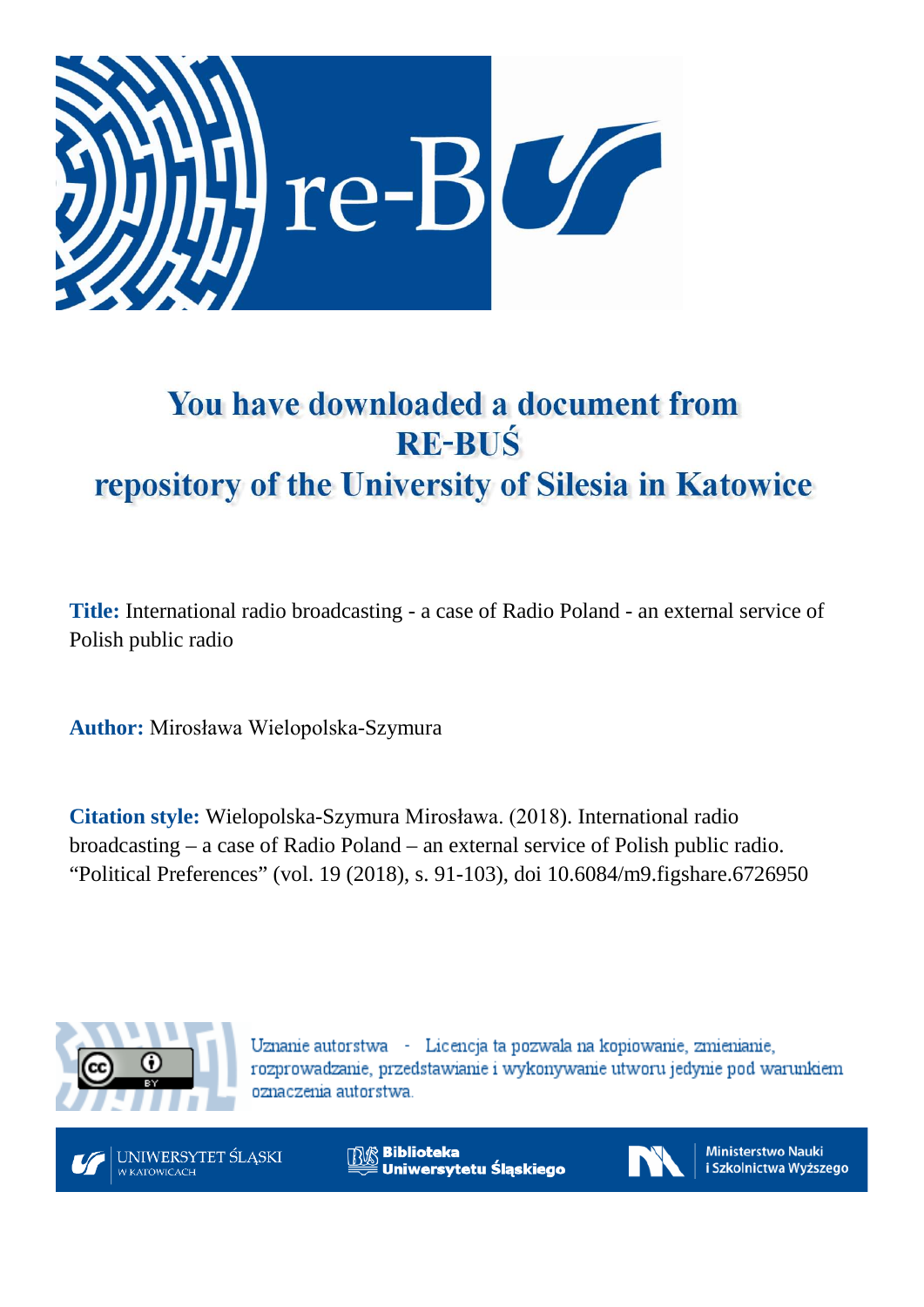# **International radio broadcasting – a case of Radio Poland – an external service of Polish public radio**

Political Preferences 2018, vol. 19: 91-103. DOI: 10.6084/m9.figshare.6726950 journals.us.edu.pl/index.php/PP Submitted: 29/01/2018 Accepted: 09/06/2018

**Mirosława Wielopolska-Szymura** University of Silesia in Katowice, Poland



### **Abstract:**

Since its beginning radio has also been used as an instrument of international communication. Broadcast stations sending messages abroad began to appear shortly after the first wireless transmissions were successfully performed with the use of the Morse code. The discovery of radio waves enabled sending information on long distances without wire. This invention gave the new possibilities to communicate between continents, from ships to shores and back, or between military troupes during wartime. International broadcasting was also used to communicate with allies and with enemies during military conflicts. At that time an ability to transmit voice using radio waves had already been developed, then radio transmissions entered the dimension of entertainment as well as political communication with citizens and foreigners. The international voice broadcasting service has been developed from 1927 with the purpose of keeping the citizens in touch with the mother countries and also of helping the governments to disseminate its culture throughout the world. In this context the article is an analysis of the legal basis, purposes, directions and technical aspects of broadcasting, and organisational structure of the Radio Poland (former Polish Radio External Service).

#### **Key words:**

international broadcasting, radio broadcasting, Radio Poland, Polish Radio External Service, short waves

### *The aims of the study and methodology*

The activity of Polish Radio External Service, now operating under the name Radio Poland, has not been described in any separate chapter so far, neither in any separate monograph or scientific article. Only Maciej Józef Kwiatkowski, the radio historian, on several pages in his monograph "Tu Polskie Radio Warszawa" (1980) describes the uprising and the first years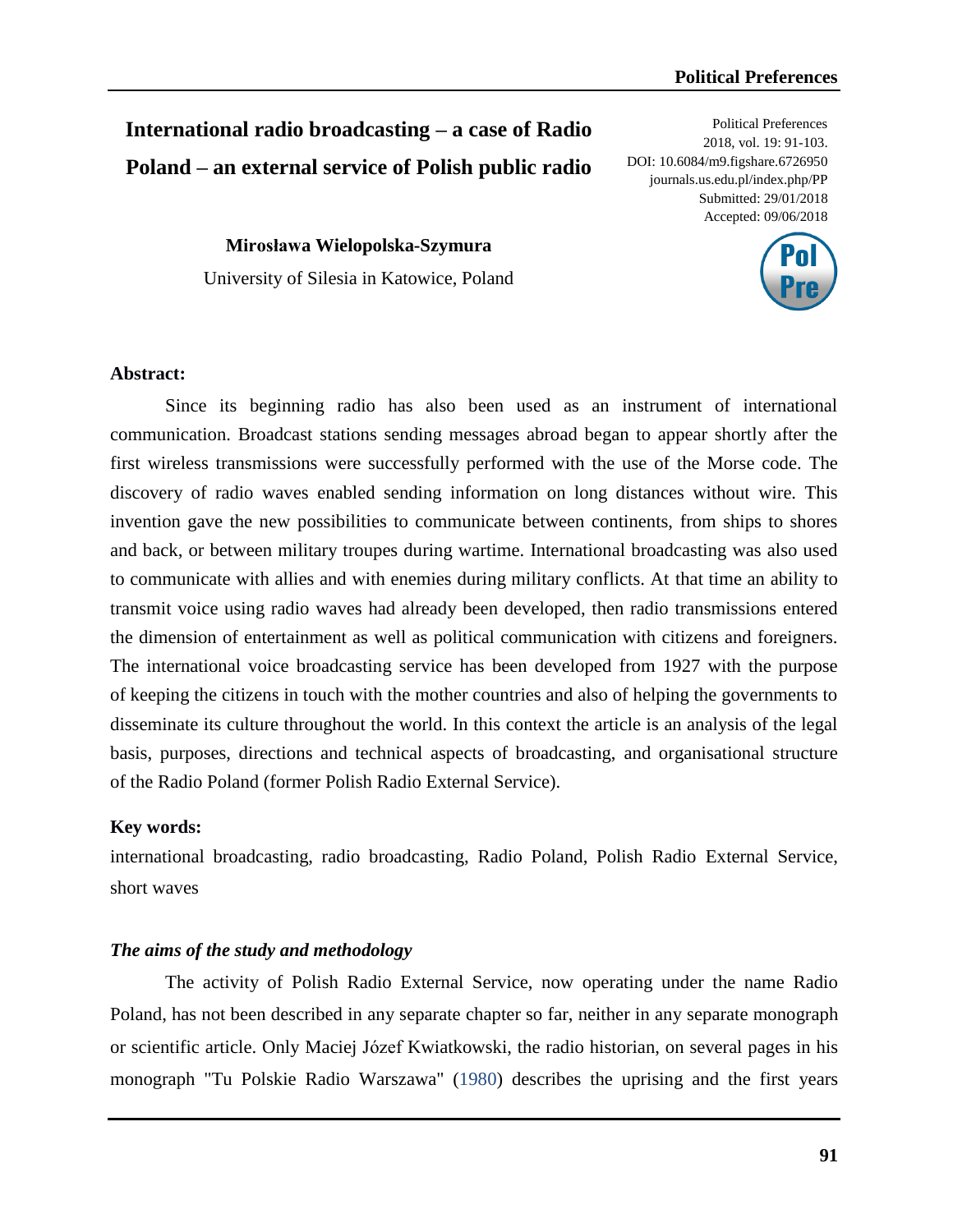(1936-1939) of the activity of Polish Radio External Service. Also Stanisław Miszczak (1971) in his monograph in the 1970s mentioned a reactivation of the Polish Radio External Service after the Second World War. Later, activity of this radio has not been subjected to scientific analysis.

Abroad, international radio broadcasting, despite the dominance of television, is constantly being researched. That is why I considered it necessary to fill the gap in research on the Radio Poland. The general aim of the article is exploration and description of the studied issue as a prelude to further, in-depth studies. My goal, in particular, is to show how the Radio Poland carries out tasks related to ensuring communication with Poles staying abroad and informing foreign listeners about matters of Poland and Poles. I am also interested how it adapts the editorial structure and directions of broadcasting to these tasks.

The author used research methods and techniques involving critical analysis of documents, analysis of the organizational structure of the radio, as well as initial qualitative analysis of the radio programmes. The Polish Radio Timeline available on the Internet was helpful in establishing historical facts in the period after World War II until now. In addition, the information posted on the websites of Polish Radio External Service/Radio Poland, articles and information published in magazines and media industry portals, as well as the reports of the National Broadcasting Council and public documents of the Ministry of Foreign Affairs were taken into consideration.

#### *Development of (international) broadcasting*

The desire of messaging beyond the borders of one's own country is the basis of radio broadcasting. It pushed inventors to the initial and subsequent attempts to transmit electromagnetic waves, which could reach across the ocean to distant places and people. They did not immediately recognize the nature of radio waves and their physical properties which were discovered gradually, along with successive transmissions. The solutions used in telegraphy were originally used with long waves achieved by means of very high power transmitters. Long waves guarantee immunity to magnetic interference and are characterized by stable signal regardless of weather conditions and physical obstacles during transmission. The high power transmitters enabled sending signals over a distance of 8000 km. Such devices required large space and installation of sufficiently large masts and antenna systems which generated high costs of transmission (Nahin 2001). Radio amateurs were interested in radio transmissions but, unlike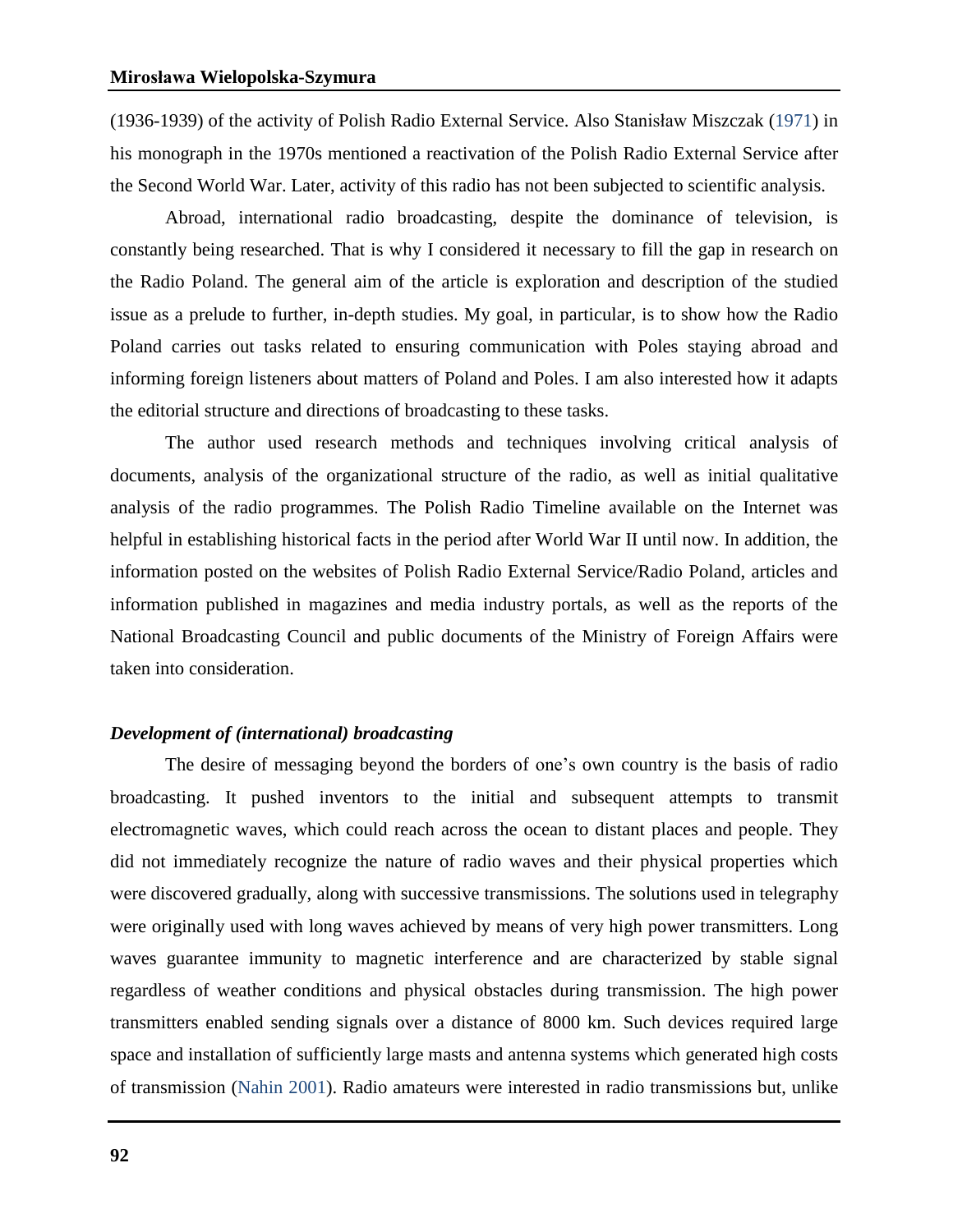an increasing number of commercial broadcasters, they did not have significant financial resources, so they drew their attention to short waves, which had been discovered and regularly tested since 1918. It is worth mentioning that the first radio transmission attempts were performed with the use of short waves by Guglielmo Marconi during the years 1896-1901, but then it was believed that long waves are more useful (Baker 1972: 216). Marconi came back to short waves during World War I when, in 1916, Italian Navy reported the demand for radio waves to be used in a strategic short sea communication. G. Marconi and his colleague C.S. Franklin developed a system of transmitting waves of two meters and at the end of the war C.S. Franklin set up a connection on the wavelength of 15 meters through which a message was sent from London to Birmingham (Baker 1972: 217).

Radio amateurs from the US and such European countries as France, Great Britain, Poland, Germany, Czechoslovakia and Hungary – organized a joint experiment of broadcasting on shortwave, under the auspices of the association of The American Radio Relay League (ARRL). Testing the possibilities of short wavelength of 200 m generated by means of low power initially consisted in the fact that the experts of the association travelled to Europe with the equipment and attempted to receive programmes broadcast by radio amateurs from the US. During the first of its kind attempt in December 1921 they received 30 programmes, during the next – a year later – as many as 315. The next step was to obtain a bilateral liaison, which was achieved in 1923 when two American radio enthusiasts joined for a few hours with two amateur radio stations in France. A month later, the experiment was repeated with stations in the UK (Wood 1994: 22). In the same year G. Marconi conducted short-wave tests from his ship "Elettra" by sending a signal at night at a distance of over 4025 km and during the day at approximately 2254 km (Berg 2013). In 1924 a British sixteen-year-old student exchanged signals via the short wave from New Zealand (Wood 1994: 23). The short wave (as well as the ultra-short) became even more interesting after 1925 – when the French explorer André Clavier conducted a radio transmission across the English Channel using a wavelength of only 18 metres (Orłowski, Płochocki & Przyrowski 1979: 296).

Finally, many experiments revealed that the use of short waves [of 200 m (100 m now) to 10 m] in combination with low-power transmitter and small masts and antenna systems enables sending information which can be heard over many thousands of miles away. The secret is the ionosphere – a layer of the earth's atmosphere from which shortwave signals bounce off,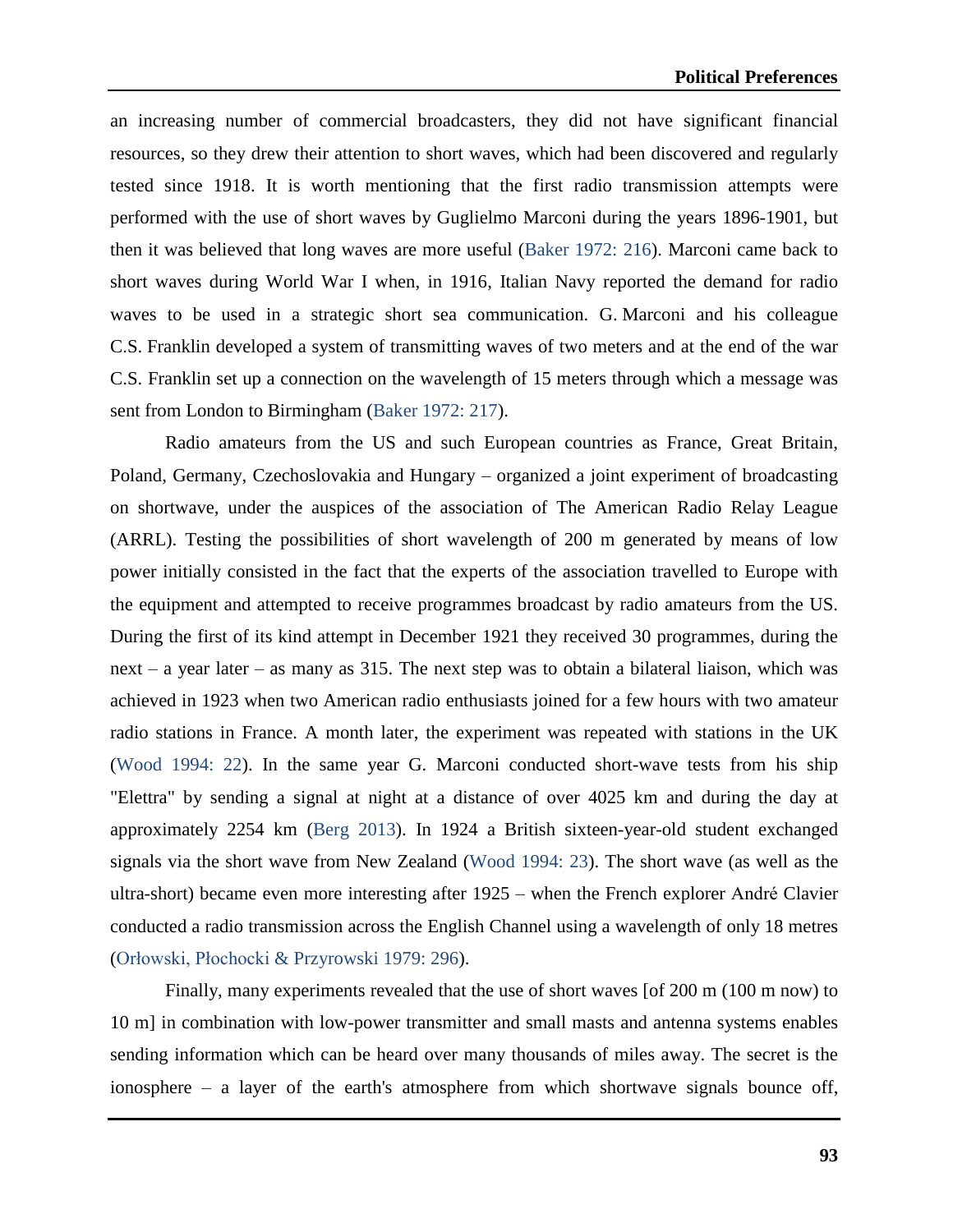rebounding back to Earth hundreds or thousands of miles away from their point of origin. The advantages of using a low-power short wave transmitter include low costs associated with lowpower, less space for short wave installations (masts, antenna systems, alternators), and an increasing number of amateur broadcasters. However, short waves exhibit some inconveniences: fading, unreliability of communication and loss of signal from time to time. short waves can be useful in domestic communication, mainly in territorially vast countries such as the US, or in international communication, as it has been used mostly by European countries.

Broadcast stations sending messages abroad began to appear shortly after the first wireless transmissions were successfully performed with the use of the Morse code. The pioneering one was a broadcasting station established in 1906 in Nauen (Germany). This station was treated as a wireless telegraph and messages were transmitted to make connections with the German colonies in Africa (Fortner 1993: 90). The second was The Company "Radio-France" established in 1921 in Sainte-Assise (France) which in exchange for a license to broadcast overseas had an obligation to support the transfer of correspondence of the French officials to the overseas territories (Griset 1983: 90). The discovery of radio waves gave the new possibilities to communicate between continents, from ships to shores and back, or between military troupes during wartime. International broadcasting was also used to communicate with allies and with enemies during military conflicts. The one of the earliest international voice broadcasting service was the BBC Empire Service (now BBC World Service), which began experimental broadcasting in 1927 with the purpose of keeping Britain's colonial civil officials in touch with the mother country and also of helping the government to disseminate the British culture throughout the world. In fact, the British economic interests were developed on a large scale, therefore good public relations with contractors and residents of foreign countries were of utmost importance (Mansell 1982). The next external services were Radio Moscow (1929) carrying propaganda broadcasts in German, English and French and concentrating its efforts on promoting the communist ideology (Miszczak 1971: 268); then French Radio Le Poste Colonial (1931) (Duval 1979: 252), a predecessor of Radio France International, linking France with its colonial possessions; and finally – Radio Bari from Italy (1934) the first regular international station broadcasting in Arabic language established because of Italian interests in Africa (Scales 2016: 259); and many other (Wood 1994).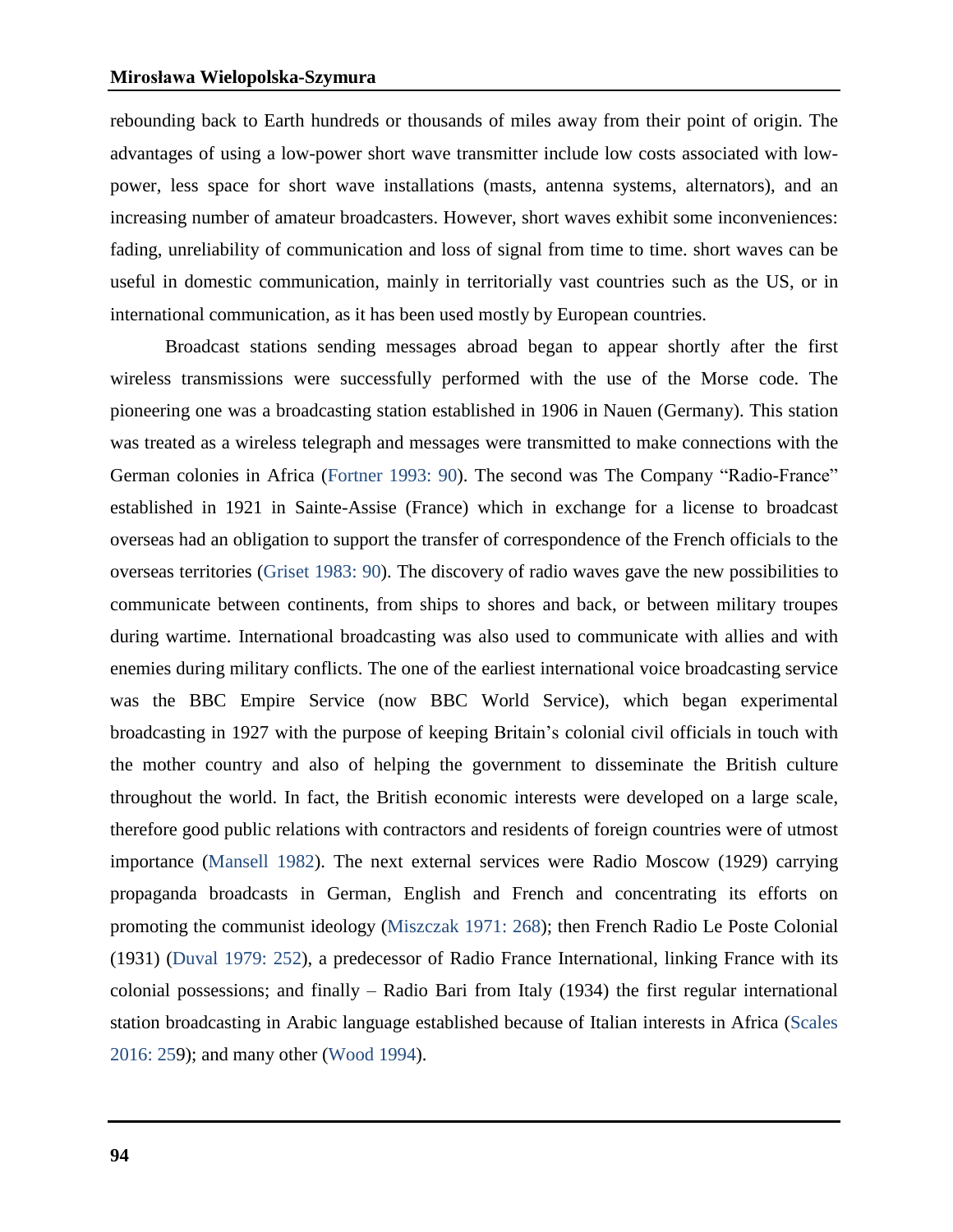#### *International broadcasting of Polish Radio*

The beginnings of Polish radio broadcasting are dated after World War I when in November 1918 the officers of Polish Army intercepted the "WAR" German military radio station located in Warsaw and broadcast a statement about the independence of Poland. Firstly, the "WAR" radio station was used by the new Polish state for both military communication and foreign connections with other countries. After the Polish Parliament had legislated the Post, Telegraph and Telephony Act to develop wireless communication in the country, in 1925 a broadcasting company named Polish Radio received a first radio license in Poland (Grzelewska 2001). As a result of World War I a large area of the former territory of Poland with its inhabitants was left outside the new borders, mainly in Eastern Europe, but previously many Poles had emigrated to the United States for economic purposes. Therefore, in 1936 the management of Polish Radio decided to establish Polish Radio External Service to guarantee communication with Polish citizens living abroad (Kwiatkowski 1980: 356). Polish Radio External Service stopped broadcasting during World War II, when the Nazi Germans took over Polish broadcasting stations, destroying them or using for their own radio productions of propaganda nature. Polish Radio External Service resumed its activity in 1945 after the war. In the 1950s (1956) broadcasting in multiple languages began: English, Danish, Greek, Finnish, French, Spanish, German, Russian, Turkish and Italian (Miszczak 1971). It can be assumed that the choice of languages was due to two reasons: first, they wanted to keep a connection with Poles abroad, and, second, the radio served communist propaganda purposes – programmes in Western languages also reached the Western listeners enabling the dissemination of communist ideology.

In 1990, after the political transformation, Polish Radio External Service – renamed as Radio Polonia – changed the scope of the programme, abandoning broadcasts in French, Spanish, Arabic and Scandinavian languages and started broadcasting mainly for Poles in the East and South of Poland, forming additional programmes in Lithuanian, Belarusian, Ukrainian, Czech and Slovakian (*85 lat Polskiego Radia*). After the shift of the political system foreign policy goals were changed as well – there was no longer any need to disseminate information based on communist propaganda in Western languages. Since then, the main recipients of radio programmes were Poles scattered around the world. The programmes started to be broadcast to new states which regained independence after the collapse of the Soviet Union, such as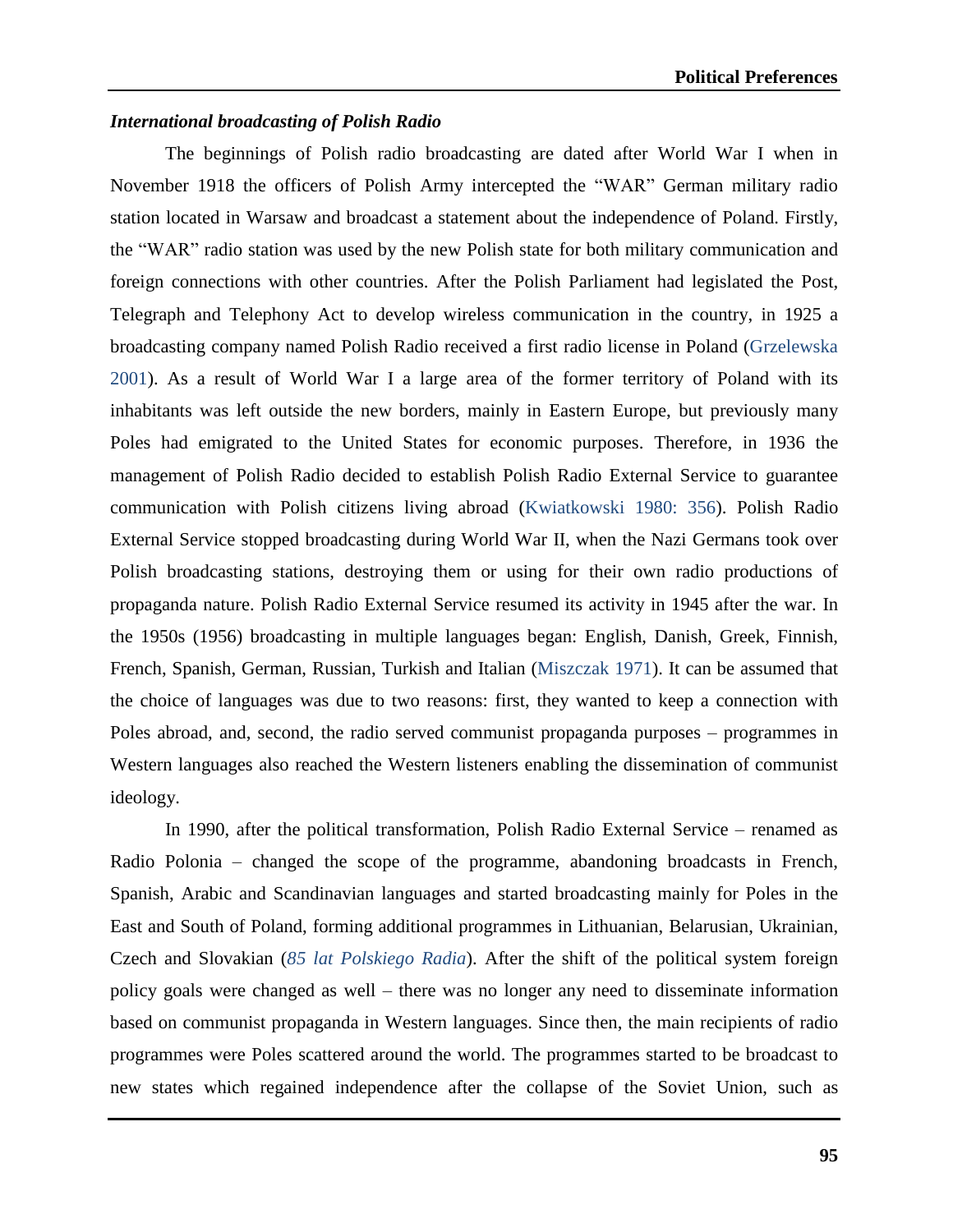Lithuania, Latvia, Ukraine, Belarus and Estonia. Later, in 1994, Polish Radio External Service began broadcasting via World Radio Network (WRN), the provider of the radio programmes from the leading international public broadcasters and independent producers from all continents (*World Radio Network*).

Multiple historic and current circumstances led Polish people to emigrate to every corner of the world. The main emigration movements took place in several waves, such as:

- political refugees in the mid-nineteenth century after the uprisings for independence against invaders from the Russian Empire, the Kingdom of Prussia and Habsburg Austria – the main directions of their emigration were France, Great Britain, Switzerland, Germany and North America.
- economic emigration from the mid-nineteenth century to 1939 mainly to France, Belgium, Germany, the United States of America, Canada, Brazil, Argentina.
- emigration during World War II due to Nazi repressions and after the war for political reasons – as opposition to the new communist regime.
- political emigration because of martial law and political repression imposed by the Communists and the economic emigration caused by the economic crisis in the 1980s.
- economic emigration after 1989 and emigration for work after Polish accession to the European Union in 2004.

As a consequence, as the Ministry of Foreign Affairs estimates, about 18 million Poles and people of Polish origin live abroad in different countries, most of them in the United States, but also in Canada, Argentina, Brazil, Australia, South Africa, Western Europe (mostly in Germany, France, Great Britain, Ireland, Denmark, Norway, Sweden, Iceland, Holland, Belgium, etc.) and Eastern Europe (mostly in Belarus, Ukraine, Lithuania, Latvia, Russia, Kazakhstan) (*MSZ: ponad 18 milionów*…).

Currently, the tasks of Polish Radio, which are implemented by Polish Radio External Service – now renamed as Radio Poland – and other antennas including television, are laid down in Article 21, section 1 of the Act on Radio and Television (Dz. U. 2004, No. 253, item. 2531). The document states, that public radio should, inter alia:

• create and diffuse nation-wide programmes, regional programmes, programmes for audiences abroad in Polish language and in other languages, and other programmes catering for democratic, social and cultural needs of communities;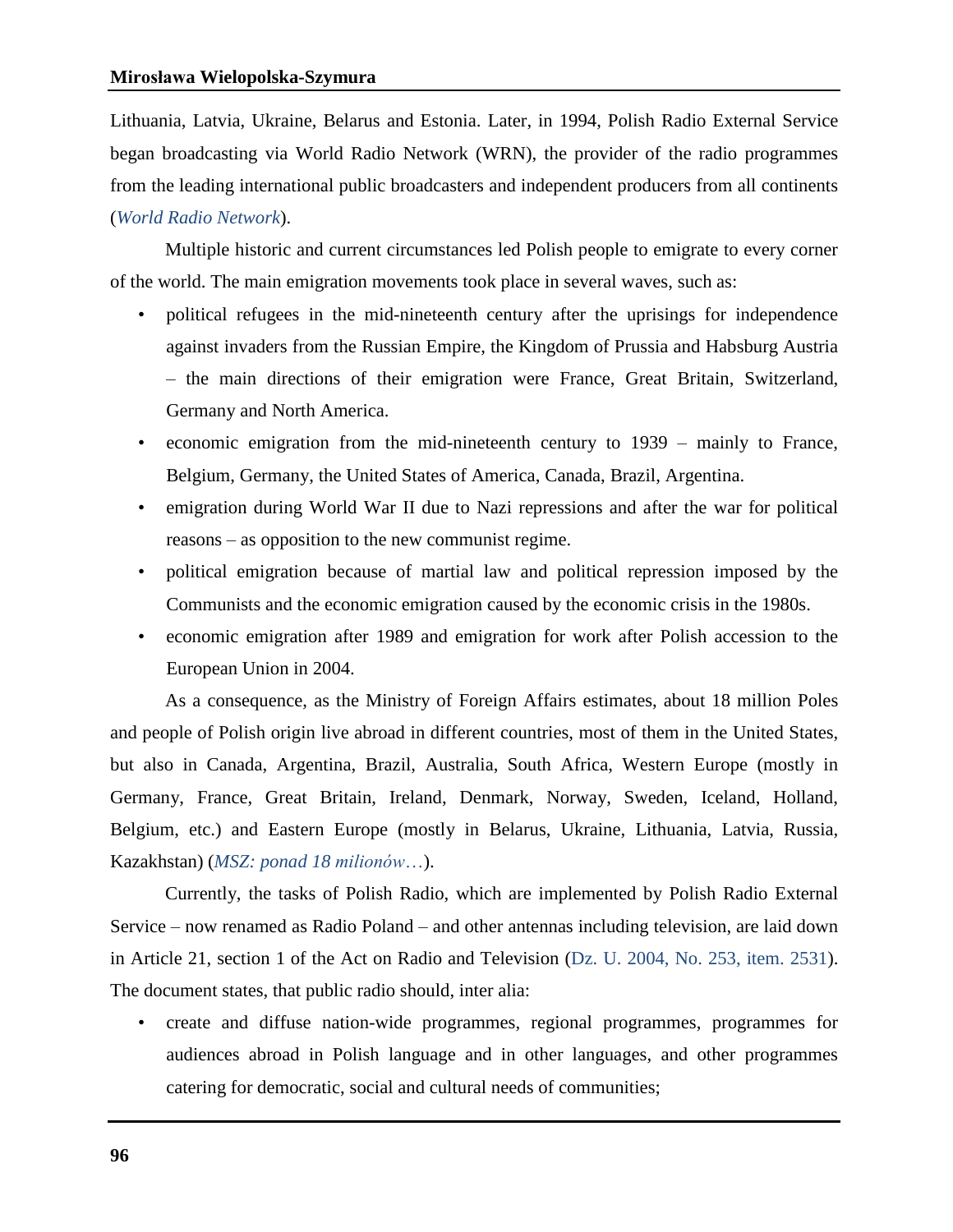- pay attention to the needs of national and ethnic minorities and communities using regional languages, which include emission of information programmes in languages of national and ethnic minorities and in regional languages;
- and also create educational programmes and render them accessible to Polish people living abroad.

The points of the law mentioned above are the basis of activities of Radio Poland which broadcasts in six languages: Polish, English, German, Belarusian, Russian and Ukrainian. Radio Poland, as we could read on its website**,** is focused on broadcasting "the programmes on developments in Poland, Polish foreign policy, economy, business and foreign investments. Polish Radio provides objective and impartial information about Poland and its stance on international affairs. It reports on developments in Polish society, its daily life as well as scientific and cultural achievements" (*Radio Poland, About Us*).

Radio Poland, as part of the public media, is financed from subscription fees and subsidies from the Ministry of Foreign Affairs. In recent years, funding has decreased, as shown in the table below.

**Table 1.** The costs of creating and distributing programmes of Radio Poland from 2010 to 2017 (in million zlotys).

| Year                                                       | 2010 | 2011 | 2012 | 2013 | 2014 | 2015 | 2016 | 2017 |
|------------------------------------------------------------|------|------|------|------|------|------|------|------|
| The costs of<br>creating and<br>distributing<br>programmes | 22,0 | 21,8 | 14,5 | 17,7 | 15,0 | 14,9 | 14,8 | 13,6 |

Source: own preparation based on the reports of the National Broadcasting Council (KRRiT 2016A, 2016B, 2017A, 2017B, 2018A, 2018B).

Radio Poland is divided into several sections devoted to editing broadcasts. These are: Belarusian Section, English Section, German Section, Lithuanian Section, Polish Section, Russian Section and Ukrainian Section. The broadcasts of all sections contain information on domestic affairs, foreign affairs, political events and business, sport and cultural topics as well as Polish music. But the content of each section in particular programmes and on the websites varies depending on a target group of Polish and foreign listeners. All sections – with the exception of the English Section – transmit programmes in Eastern languages 24 hours a day via the web radio called "Eastern Channel". Each section puts its own news and content in Eastern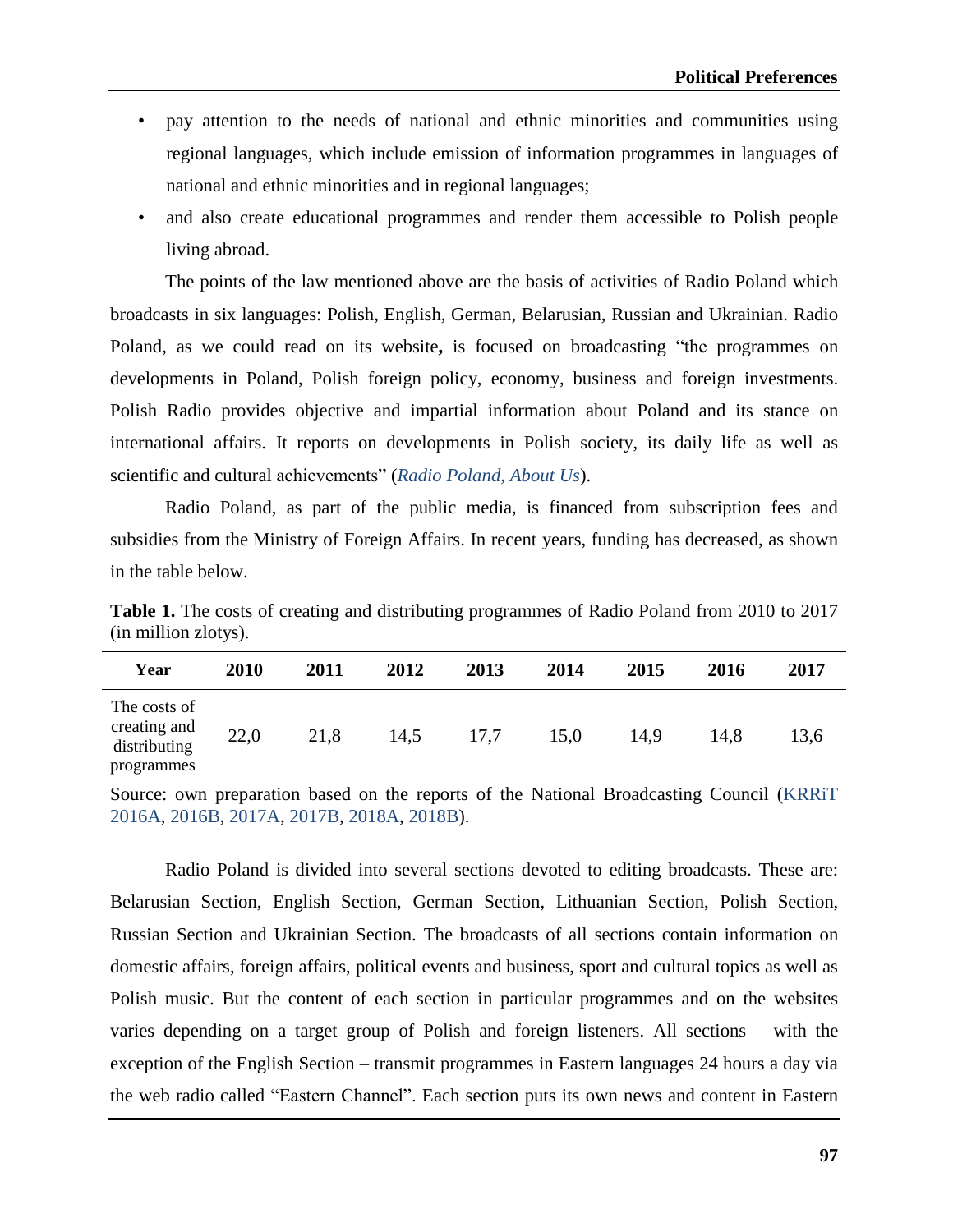Channel. Some elements of daily programme are the same for all sections but they are broadcast in different languages. The English Section, for instance, transmits online via "English Channel". Radio transmission and all its content are also available through the Polish Radio application installed on mobile devices and, of course, are transmitted on the air. The English Section creates website thenews.pl with current news, video content and radio podcasts.

The Polish Section of Radio Poland disseminates broadcasts primarily to the Poles living in Eastern Europe – mainly in Lithuania, Ukraine and Belarus. For daily radio broadcasting Polish Section uses an airtime provided by local radio stations to emit half-hour broadcasts in Polish language. Broadcasts are emitted daily on the air of the "Radio znad Wilii"<sup>1</sup> at a frequency of 103,8 FM (from Vilnius, Lithuania) at 16.30 and 21.00 UTC, and on the Radio "Niezaleznist" (Радіо "Незалежність" – Radio "Independence"; from Lviv, Ukraine) generally broadcast in Ukrainian language at a frequency of 106,7 FM at 18.30 UTC. All Polish programmes include news services from Poland and the rest of the world. Selected programmes referring to politics, economy and culture are rebroadcasted from national channels of Polish Radio during these emissions Additionally, on Saturdays the programmes contain features and radio documentaries. Furthermore, on Sundays religious programmes, including the Catholic mass retransmissions from one of the Polish churches, are issued on the air. All programmes mentioned above disseminate mostly Polish music performed by Polish artists. The Polish Section of Radio Poland maintains the website with news texts and audio-video content, it shares podcasts of the programmes and provides an archive of the recent productions. The programmes of the Polish Section are also available via HOT BIRD satellite in daily transmission at 16.30 and 21.00 UTC.

The Belarusian Section of Radio Poland began broadcasting on the 13<sup>th</sup> January 1992, but earlier, from the 15<sup>th</sup> December 1991, its broadcasts had been transmitted within the content of the Polish Section. Since its beginnings, the purpose of the Belarusian Section was to inform Belarusian listeners about various aspects of Polish citizens' life, about the relationship between Belarus and Poland, and about the situation of minorities – the Belarusian in Poland and the Polish in Belarus. The idea was to provide reliable information which would develop the knowledge about Poland among Belarusians and contribute to enhancing mutual understanding. As a result of political change in Belarus, when the state began to move away from democratic

 $\overline{a}$ 

<sup>&</sup>lt;sup>1</sup> Radio znad Wilii ("Radio from the Neris") has been established by Polish minority in Lithuania.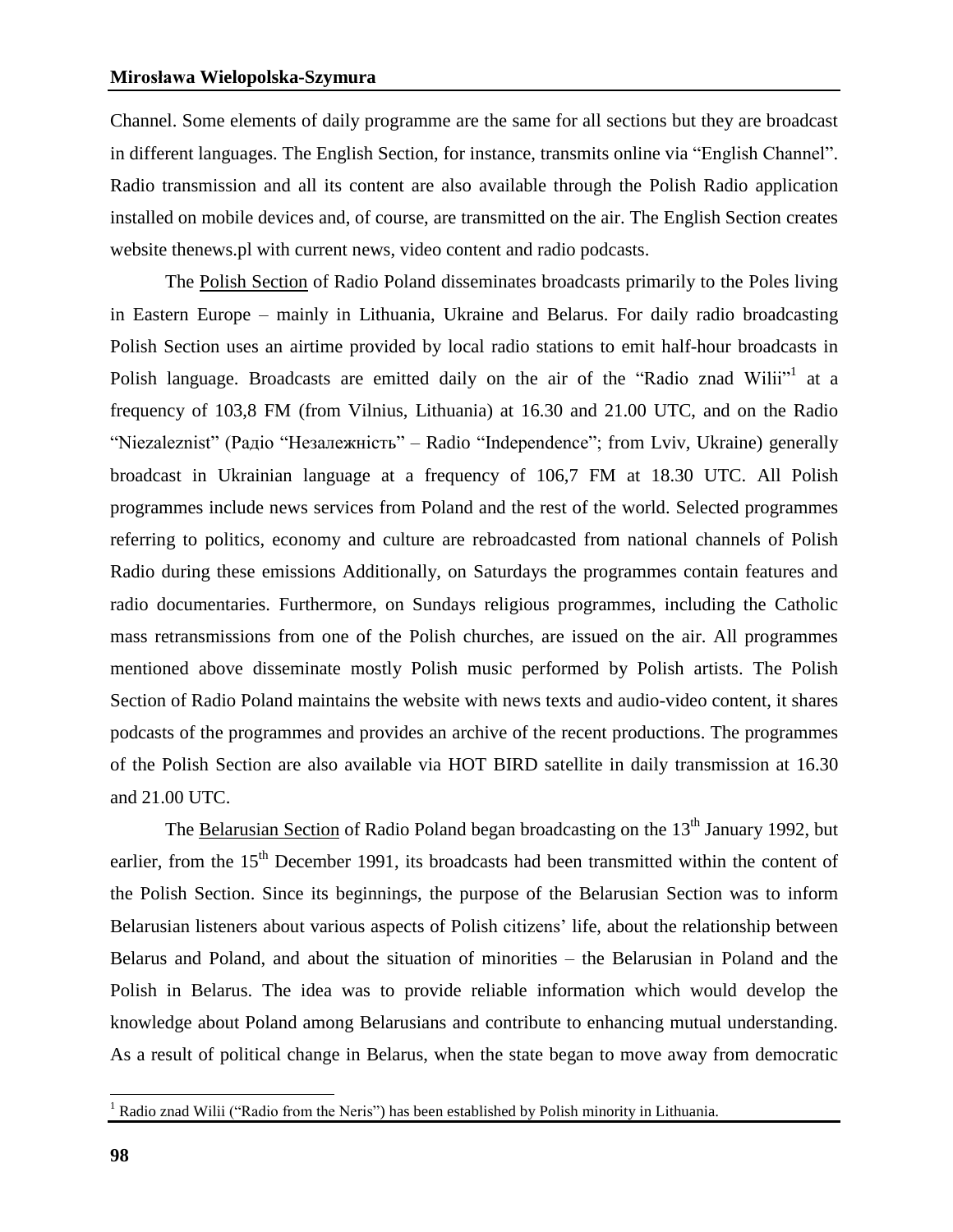reforms by introducing information blockade and strengthening its connection with Russia, the Belarusian Section undertook a task to inform international public opinion about activities of political power in Belarus. The Belarusian Section established cooperation with an editorial staff of national minorities programmes which was preparing broadcasts for the Belarusian minority at Radio Bialystok, a regional station of Polish Radio. In addition, it cooperated with Belarusian radio stations, including "Belaruska maladiozna" ("Беларуская маладзёжная" – Radio "Belarussian Youth"), the main youth radio station from Belarus, which existed from 1963 – within the former Soviet Union – to 1994 – within The Republic of Belarus (*45 гадоў…, Zakryivaetstsa..*.). After the Radio "Belaruska maladiozna" had been closed in 1996, the Belarusian Section broadcast its daily half-hour service via the first private Belarusian radio at 101,2 FM. In 1999 a new radio for Belarusian minority in Poland called Radio "Racyja"<sup>2</sup> was established in Bialystok and it started rebroadcasting programmes of the Belarusian Section on its waves. In the period from June to November 2015 listenership of Radio "Racyja" was estimated to be  $0.2$  percent<sup>3</sup> (Radio Track). The Belarusian Section programmes are also available by Eutelsat Hot Bird and Astra satellites, 24 hours a day online and as podcasts on its website radyjo.net. It is possible to listen to broadcasts on the air in Belarus on medium waves on 1386 kHz ("Baltic Waves") at 7.00 am (of the local time), also as transmissions from the earlier mentioned Lithuanian "Radio znad Wilii" at 103,8 FM at 00.30 am and 6.00 am (local time). In some areas its signal is transmitted to Belarus by digital transmitters DAB + and can be received through digital receivers.

The Ukrainian Section of Polish Radio External Service (Radio Poland) was established in 1990. It can be reached on the Radio "Era FM" (Радіо "ЕРА ФМ"*,* from Kiev, Ukraine) offering two ten-minute broadcasts at 12.20 and at 11.47 pm and one thirty-minute production at 7.30 pm (local time) aired daily. Its programmes consist of information about Poland and the European Union, they present European views on global and regional issues, show an image of Polish society and its achievements in science and culture. Broadcasts provide news, reviews of Polish press, economic services, features prepared by Polish Radio reporters, Polish and

 $\overline{a}$ 

<sup>2</sup>*Radio "Racyja"* (*Radio "the Right"*) opposes President Alaksandr Lukashenka's regime and it is broadcast to Belarus from Bialystok in Poland. The radio was formed in 1999 and broadcast until 2002 when it was closed due to the lack of funding. In 2006 it was reactivated by several of its former journalists and it is funded, among others, by both the Polish Ministry of Foreign Affairs and the Ministry of Digital Affairs.

Radio Track Millward Brown SMG KRC, research sample of 857 respondents in the city of Bialystok, for the period from June to November 2015.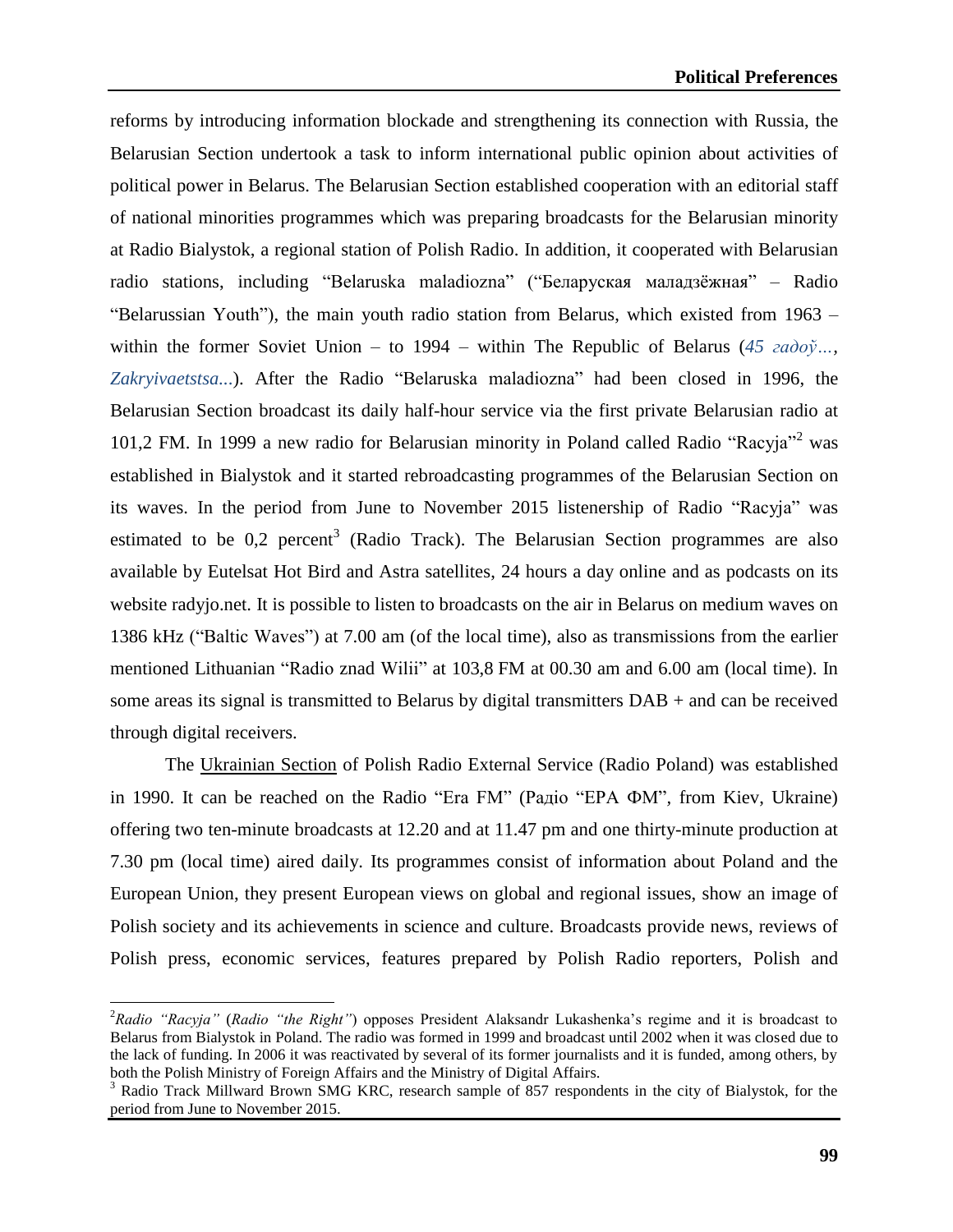European specialists' comments, interviews and discussions, and also journalistic materials about culture<sup>4</sup> (*Radio "Era" for Polish Radio*). The programmes of the Ukrainian Section are also transmitted by Astra satellite and on medium waves on 1395 kHz (214 metres) at 21.30 (Ukrainian time) in the Eastern Ukraine and Crimea. Residents of western Ukraine may receive programmes from Radio Rzeszow (a regional channel of Polish Radio), in which the Ukrainian Section gives a half-hour broadcast called "News for Ukrainians" at 2.05 (Kyiv time) at night. The Ukrainian Section offers podcasts and prepares productions in Ukrainian language for the "Eastern Channel" web radio.

The Russian Section of Polish Radio External Service has the same objectives and principles of creating programmes as the sections described previously. Broadcasts are diffused by satellite and via Eastern Channel on the Internet. Listeners from the east of Ukraine, from Crimea and Moldova as well as from the Caucasus can listen to the radio on a frequency of 1395 kHz from 21.30 to 22.30 (Moscow time). The waves reach up to Israel and Cyprus. In the western part of Russia, in particular in the Kaliningrad region, as well as in Baltic States and Belarus half-hour programmes are transmitted on medium waves on a frequency of 1386 kHz at 18.30 in Kaliningrad (local time) and at 19.30 of local time in western Russia, Belarus and Ukraine. Transmissions of the Russian Section can be reached via the World Radio Network on a frequency of 700 kHz in Moscow and in the Moscow district in several programme blocks at 17.00, 20.00, 21.00, 00.30, 05.00, 09.00, 12.30 of local time. Programmes of the Russian Section are partially rebroadcasted by Radio Svoboda (Radio Free Europe for Russia).

The English Section radio programme for foreign countries is the most comprehensive service and, according to the guidelines of the Ministry of Foreign Affairs, it should play a key role in informing Poles living abroad and foreigners about events in Poland and it should reflect Polish attitude to foreign affairs. The English Section provides more universal content, – in contrast to the services for residents of Eastern Europe which are concentrated on interests of the Poles living in Lithuania, Belarus or Ukraine. It refers to events important to all Polish citizens, wherever they live.

The English Section offers the most comprehensive transmission system – its programmes are available online via "English Channel" and are broadcast partially in the United Kingdom on spectrum DAB in London at 19.00-20.00 of local time and in Ireland by its DAB

 $\overline{a}$ 

<sup>&</sup>lt;sup>4</sup> The programme "Radio «Era» for Polish Radio" have been analyzed by Author.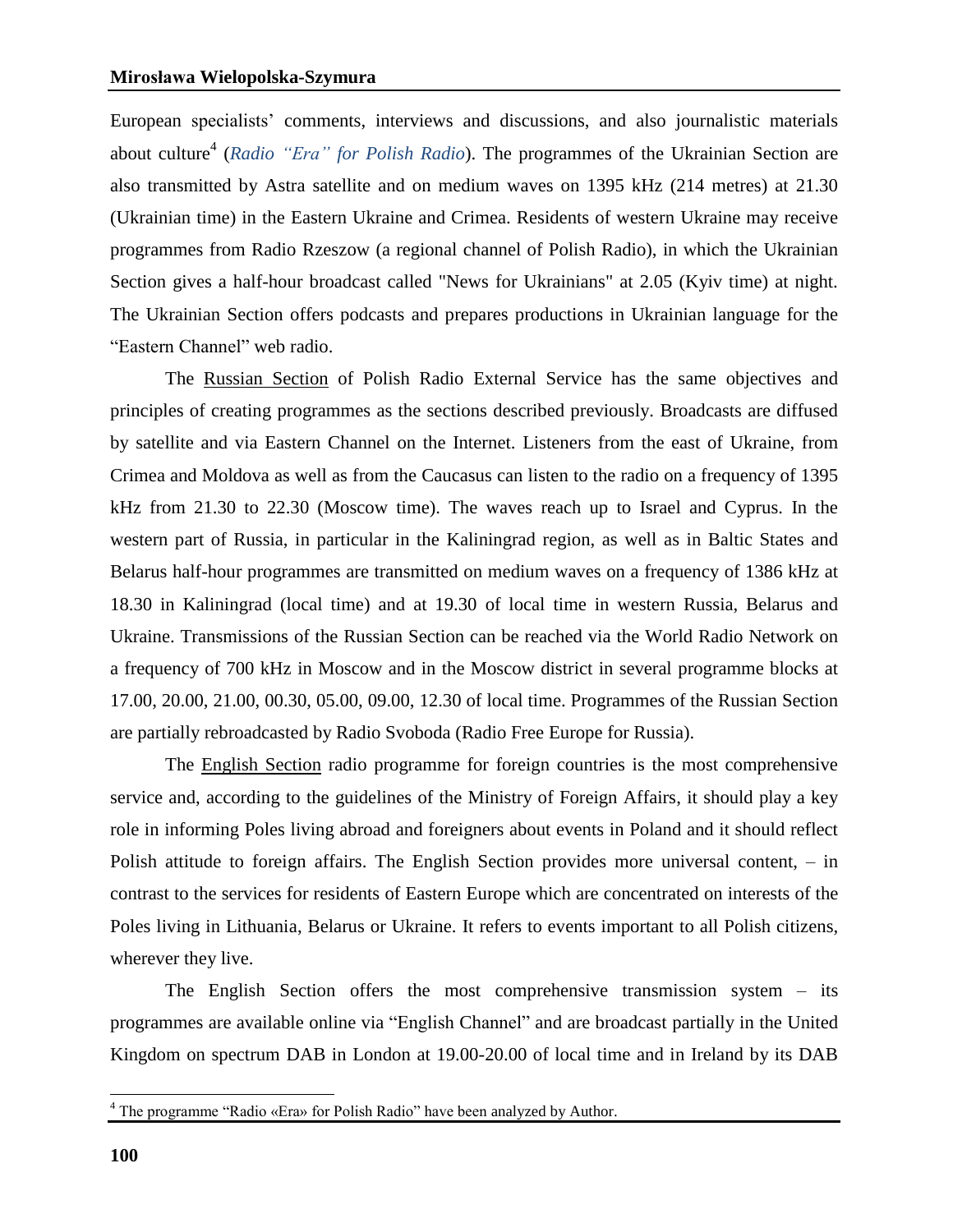radio network RTE Radio 1 Extra in Dublin, Cork, Limerick and in the Dundalk/Drogheda district. The English Section transmits to the USA through World Radio Network and as a result its programmes can be received in some areas of several states such as Florida, Georgia, Illinois, Indiana, Louisiana, Minnesota, New Jersey, New York, Ohio, Oklahoma, Oregon, Pennsylvania, Texas, Utah, Washington, Wisconsin and Virginia. Radio Poland is also broadcast via satellites in Europe, North America, Africa, Asia and Australia and is transmitted via cable TV in Austria, Belgium, the Czech Republic, Germany, Holland, Ireland and Switzerland as well as in the USA.

The German Section – is the smallest of the Radio's editorial offices and broadcast information services three times a day, at 8.00, 13.00 and 19.30 on the general channel of Radio Poland. He also runs website providing current information on Polish and German matters.

#### *Summary*

A characteristic feature of Polish international broadcasting is the lack of information on international affairs, unless they are associated with the Polish state or people. The most spectacular events of the world – such as terrorist attacks, disasters or accidents – are discussed, but ordinary foreign matters are mostly skipped.This issue would require in-depth quantitative and qualitative research.

The future of Radio Poland is difficult to predict. The only research conducted among Poles in Ukraine a few years ago – in  $2010$  – showed that only 0.1% of them listen to Radio Poland with the reference to the period of one year, a weekly listenership was estimated as zero (*Prawie zerowa*… 2011). The awareness of a possibility of listening to Radio Poland declared 4.3 percent of the respondents. This prompted Polish authorities to change the forms of broadcasting in Ukraine. However, neither Polish Radio nor Polish governments conduct regular surveys devoted to listenership of Radio Poland abroad, therefore it is difficult to assess whether anybody listens to it and who it is. In recent years the budget of Radio Poland was reduced, its editorial board was reorganized, and some journalists were dismissed. All due to insufficient incomes from the licence fee for public media and cutting off the funds for Radio Poland from the Ministry of Foreign Affairs (*Report of the meeting…* 2014).

In times of easy access to information through new media and mobile applications, the demand for news delivered by the Polish broadcaster may appear smaller than in the years 1945- 1989, until the fall of the communist regime in Poland and in Central and Eastern Europe. But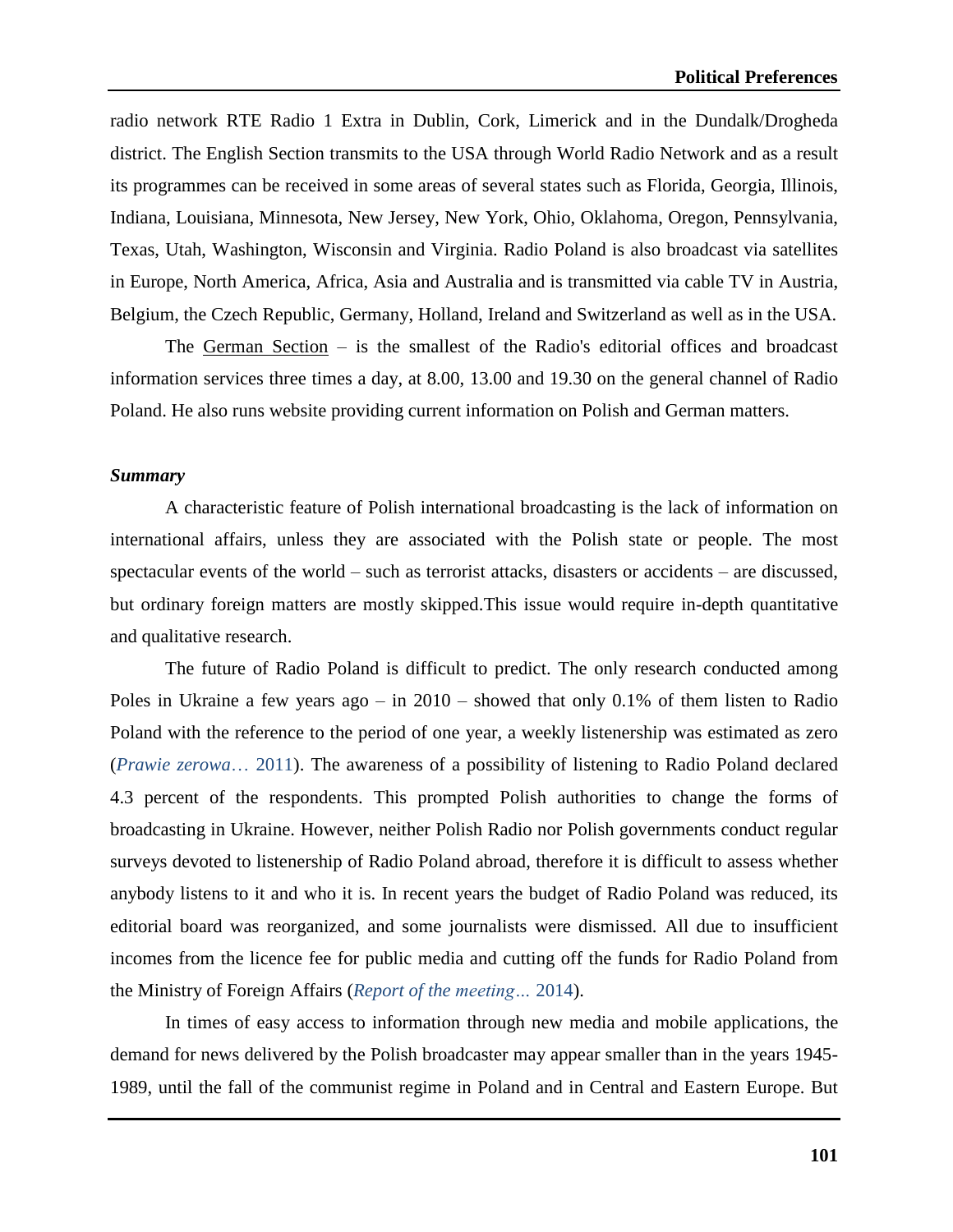we must remember that modern technologies are not readily available in all corners of the world. In less urbanized areas where economy is poorly developed, traditional radio being broadcast by radio waves is the only chance to allow people to keep in touch with the world and with their country of origin. Radio waves are also the best solution where undemocratic governments restrict citizens' access to reliable and independent information. International broadcasting in such situations still remains the best option.

## **References:**

*45 гадоў «Беларускай маладзёжнай»* (2008). *Nasza Niwa*, 08.02. <http://nn.by/?c=ar&i=14908> (29/01/2018).

*85 lat Polskiego Radia. Kalendarium*. <http://www2.polskieradio.pl/85/kalendarium/> (15/05/2018).

Baker, W. J. (1972). *A History of the Marconi Company 1874-1965*. Abingdon: Routledge.

*Belarusian Section.* <http://www.radyjo.net/4/73/Artykul/51230> (12/02/2016).

Berg, J. S. (2013). *The Early Shortwave Stations. A Broadcasting History Through 1945*. Jefferson-London: McFarland&Company.

Duval, R. (1979). *Histoire de la radio en France*. Paris: Editions Alain Moreau.

Dz. U. 2004, No. 253, item. 2531. Act of 29<sup>th</sup> December 1992. Law on Radio and Television.

*English Section*. <http://external.polskieradio.pl/> (12/10/2015).

Fortner, R. S. (1993). *International Communication. History, Conflict, and Control of the Global Metropolis*. Belmont: Wadsworth Publishing Company.

Griset, P. (1983). La Société Radio-France dans l'entre-deux-guerres. *Histoire, économie & société*, *2*(1), 88–110.

Grzelewska, D. (2001). *Historia polskiej radiofonii w latach 1926-1989*. In: D. Grzelewska, R. Habielski, & A. Kozieł (eds.), *Prasa, radio i telewizja w Polsce. Zarys dziejów.* 2<sup>nd</sup> Ed. (pp. 219–33). Warszawa: ELIPSA.

KRRiT (2016A). *Informacja o podstawowych problemach radio fonii i telewizji w 2015 roku*. Rada Radiofonii i Telewizji. [http://www.krrit.gov.pl/Data/Files/\\_public/Portals/0/komunikaty/spr-info-krrit-2015/informacja-o](http://www.krrit.gov.pl/Data/Files/_public/Portals/0/komunikaty/spr-info-krrit-2015/informacja-o-podstawowych-problemach-radiofonii-i-telewizji-w-2015-roku.pdf)[podstawowych-problemach-radiofonii-i-telewizji-w-2015-roku.pdf](http://www.krrit.gov.pl/Data/Files/_public/Portals/0/komunikaty/spr-info-krrit-2015/informacja-o-podstawowych-problemach-radiofonii-i-telewizji-w-2015-roku.pdf) (15/05/2018).

KRRiT (2016B). *Sprawozdanie Krajowej Rady Radiofonii i Telewizji z działalności w 2015 roku.*. [http://www.krrit.gov.pl/Data/Files/\\_public/Portals/0/komunikaty/spr-info-krrit-2015/sprawozdanie--krrit-z](http://www.krrit.gov.pl/Data/Files/_public/Portals/0/komunikaty/spr-info-krrit-2015/sprawozdanie--krrit-z-dzialalnosci-w-2015-r..pdf)[dzialalnosci-w-2015-r..pdf](http://www.krrit.gov.pl/Data/Files/_public/Portals/0/komunikaty/spr-info-krrit-2015/sprawozdanie--krrit-z-dzialalnosci-w-2015-r..pdf) (15/05/2018).

KRRiT (2017A). *Informacja o podstawowych problemach radiofonii i telewizji w 2016 roku*. Rada Radiofonii i Telewizji. [http://www.krrit.gov.pl/Data/Files/\\_public/Portals/0/sprawozdania/spr-i-inf-2016/informacja-krrit-](http://www.krrit.gov.pl/Data/Files/_public/Portals/0/sprawozdania/spr-i-inf-2016/informacja-krrit-2016.pdf)[2016.pdf](http://www.krrit.gov.pl/Data/Files/_public/Portals/0/sprawozdania/spr-i-inf-2016/informacja-krrit-2016.pdf) (15/05/2018).

KRRiT (2017B). *Sprawozdanie Krajowej Rady Radiofonii i Telewizji z działalności w 2016 roku.* [http://www.krrit.gov.pl/Data/Files/\\_public/Portals/0/sprawozdania/spr-i-inf-2016/sprawozdanie-krrit-2016.pdf](http://www.krrit.gov.pl/Data/Files/_public/Portals/0/sprawozdania/spr-i-inf-2016/sprawozdanie-krrit-2016.pdf) (15/05/2018).

KRRiT (2018A). *Informacja o podstawowych problemach radiofonii i telewizji w 2017 roku*. Krajowa Rada Radiofonii i Telewizji. [http://www.krrit.gov.pl/Data/Files/\\_public/Portals/0/sprawozdania/spr-i-inf-](http://www.krrit.gov.pl/Data/Files/_public/Portals/0/sprawozdania/spr-i-inf-2017/informacja_26_03-iii-korekta.pdf)[2017/informacja\\_26\\_03-iii-korekta.pdf](http://www.krrit.gov.pl/Data/Files/_public/Portals/0/sprawozdania/spr-i-inf-2017/informacja_26_03-iii-korekta.pdf) (15/05/2018).

KRRiT (2018B). *Sprawozdanie Krajowej Rady Radiofonii i Telewizji z działalności w 2017 roku.* [http://www.krrit.gov.pl/Data/Files/\\_public/Portals/0/sprawozdania/spr-i-inf-2017/sprawozdanie\\_26\\_03.pdf](http://www.krrit.gov.pl/Data/Files/_public/Portals/0/sprawozdania/spr-i-inf-2017/sprawozdanie_26_03.pdf) (15/05/2018).